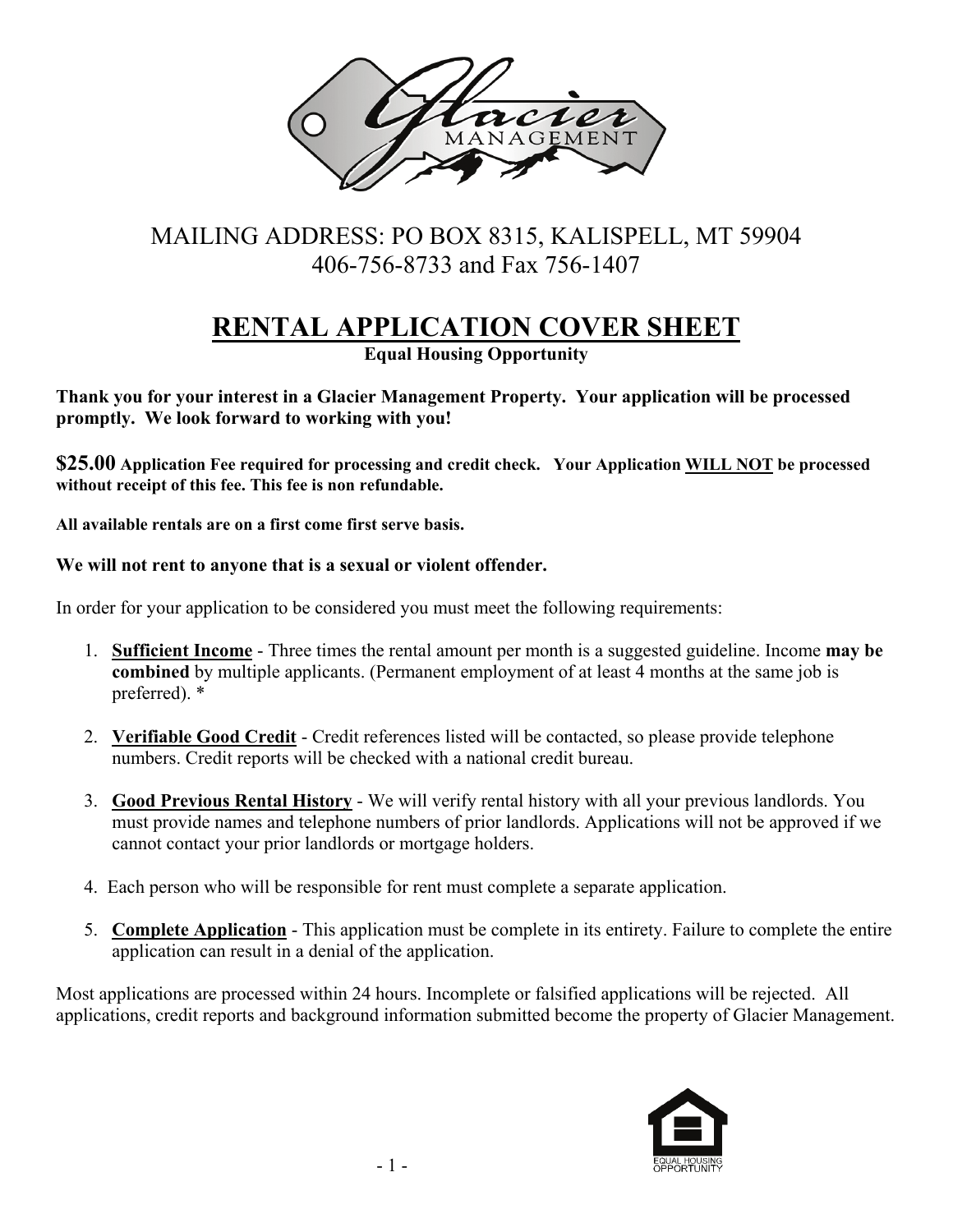

## **RENTAL APPLICATION EQUAL HOUSING OPPORTUNITY**

| Current Address:              |  |  |  |  |
|-------------------------------|--|--|--|--|
| Phone: Cell or Other Phone () |  |  |  |  |
|                               |  |  |  |  |
|                               |  |  |  |  |
|                               |  |  |  |  |
| and security deposit of \$    |  |  |  |  |

#### **AUTHORIZATION**

#### **Release of Information**

I agree to permit an investigation of my credit, civil, criminal, tenant history, banking and employment for the purposes of renting a unit or house with Glacier Management, Inc. and its agent.

\_\_\_\_\_\_\_\_\_\_\_\_\_\_\_\_\_\_\_\_\_\_\_\_\_\_\_\_\_\_\_\_\_\_\_\_\_ \_\_\_\_\_\_\_\_\_\_\_\_\_\_\_\_\_\_\_\_\_\_\_\_\_\_

\_\_\_\_\_\_\_\_\_\_\_\_\_\_\_\_\_\_\_\_\_\_\_\_\_\_\_\_\_\_\_\_\_\_\_\_\_\_ \_\_\_\_\_\_\_\_\_\_\_\_\_\_\_\_\_\_\_\_\_\_\_\_\_\_

Name (please print)  $\overline{\text{Social Security #}}$ 

Signature Date

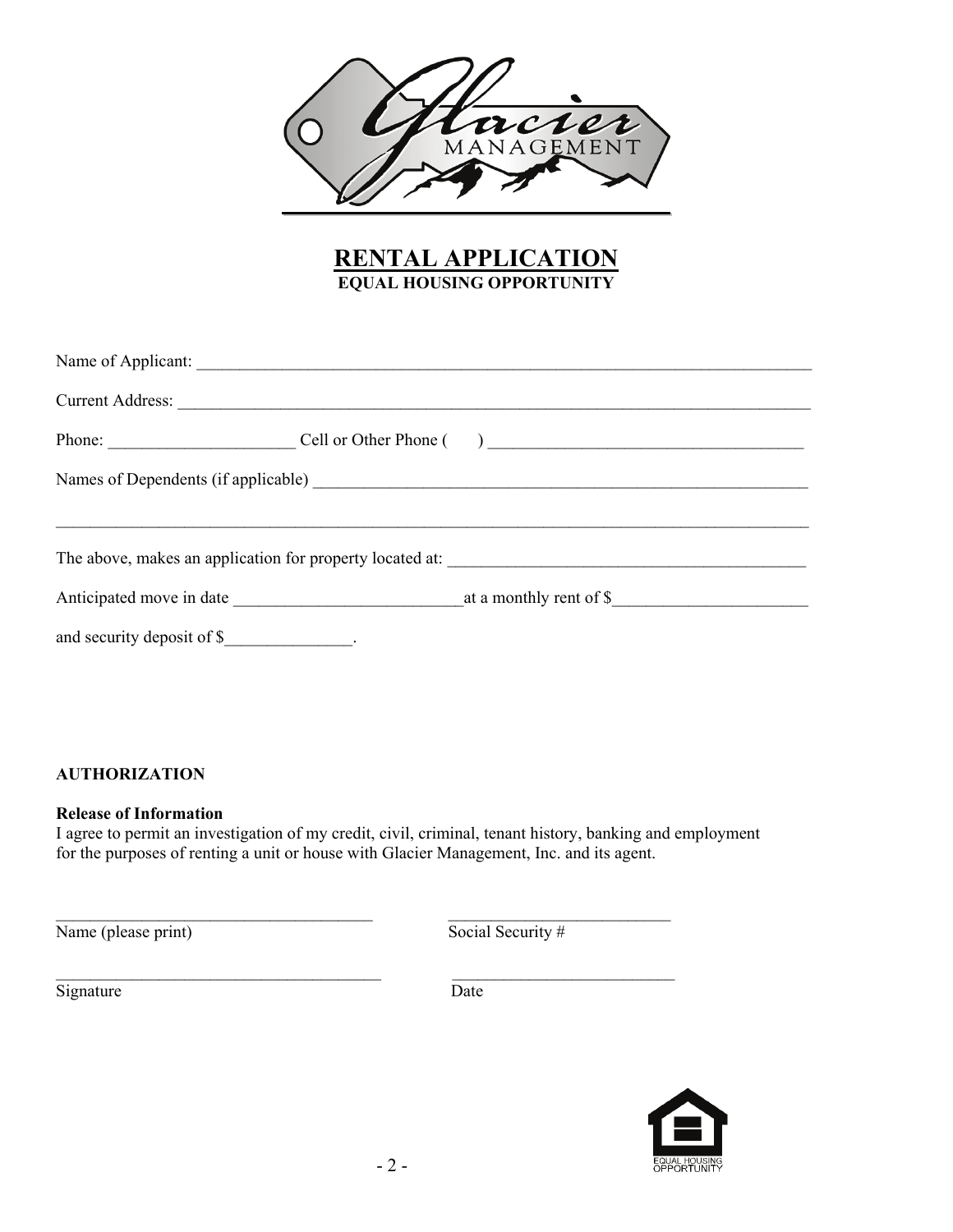#### **PLEASE GIVE RESIDENTIAL HISTORY (LAST 3 YEARS)**

| If additional space is needed please use back of page.    |  |  |
|-----------------------------------------------------------|--|--|
|                                                           |  |  |
| PLEASE DESCRIBE YOUR HISTORY                              |  |  |
| Have you declared bankruptcy in the past seven (7) years? |  |  |

Have you ever been evicted from a rental residence? Yes No

Have you had two or more late rental payments in the past year? Yes No

Have you ever willfully or intentionally refused to pay rent when due? Yes\_\_\_\_\_\_\_\_\_\_\_ No\_\_\_\_\_\_\_\_\_\_\_\_

Have you ever been convicted of a felony? Yes\_\_\_\_\_\_\_\_\_\_\_ No\_\_\_\_\_\_\_\_\_\_\_\_

Have you ever been convicted, plead guilty or no contest to charges of sexual misconduct or violence?

| Yes | No |
|-----|----|
|     |    |

If you answered yes to any of the above, please explain:

## **PLEASE PROVIDE YOUR EMPLOYMENT INFORMATION**

Your Status: Full Time Part Time Student Unemployed Retired



 $\mathcal{L}_\mathcal{L} = \{ \mathcal{L}_\mathcal{L} = \{ \mathcal{L}_\mathcal{L} = \{ \mathcal{L}_\mathcal{L} = \{ \mathcal{L}_\mathcal{L} = \{ \mathcal{L}_\mathcal{L} = \{ \mathcal{L}_\mathcal{L} = \{ \mathcal{L}_\mathcal{L} = \{ \mathcal{L}_\mathcal{L} = \{ \mathcal{L}_\mathcal{L} = \{ \mathcal{L}_\mathcal{L} = \{ \mathcal{L}_\mathcal{L} = \{ \mathcal{L}_\mathcal{L} = \{ \mathcal{L}_\mathcal{L} = \{ \mathcal{L}_\mathcal{$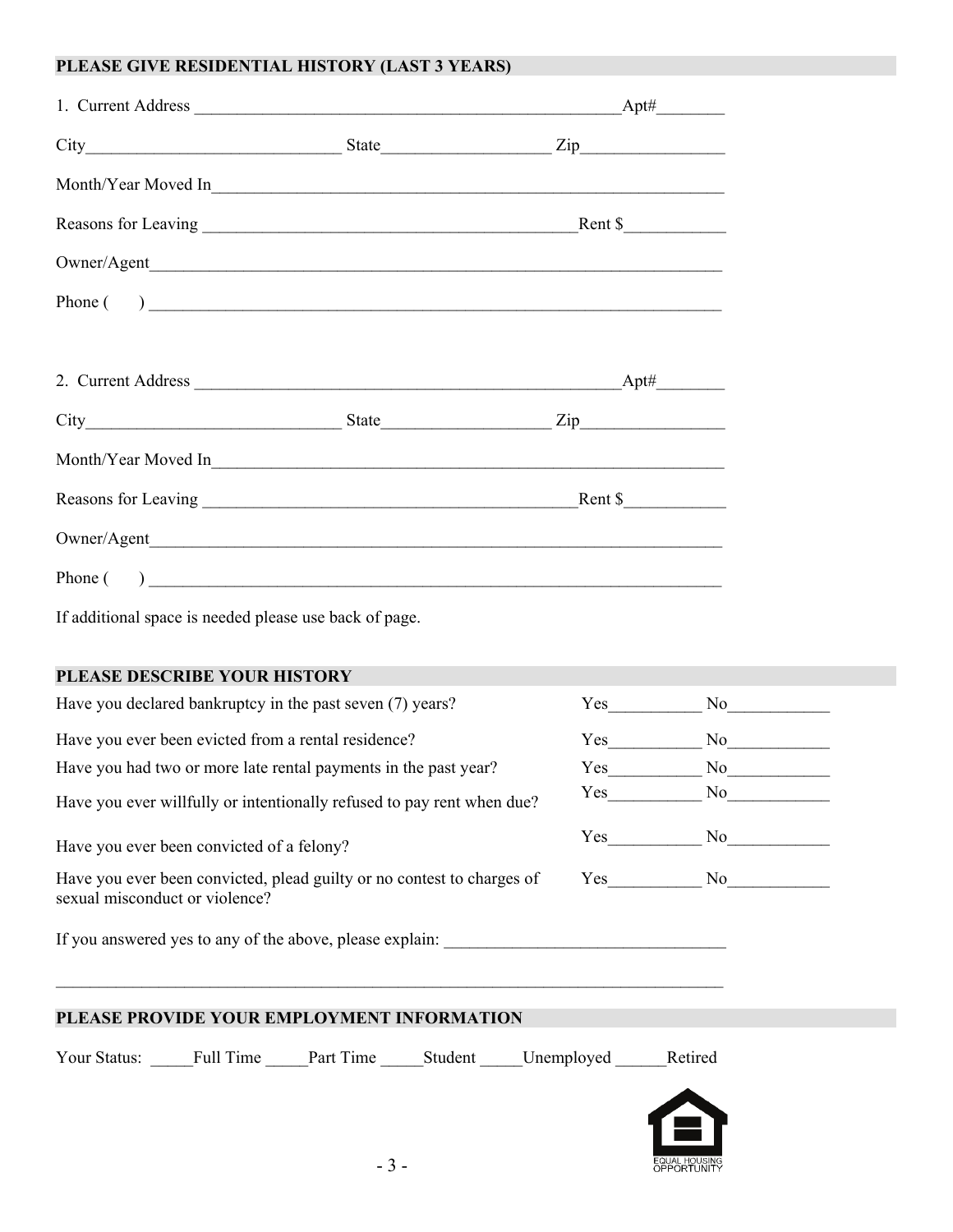|                                                                                             | Job Title                                                                                                                                                                                                                                                                                                                            |  |
|---------------------------------------------------------------------------------------------|--------------------------------------------------------------------------------------------------------------------------------------------------------------------------------------------------------------------------------------------------------------------------------------------------------------------------------------|--|
|                                                                                             |                                                                                                                                                                                                                                                                                                                                      |  |
|                                                                                             |                                                                                                                                                                                                                                                                                                                                      |  |
| (If employed by above less than 12 months, give name & phone of previous                    |                                                                                                                                                                                                                                                                                                                                      |  |
| Employer and length of time employed there):                                                |                                                                                                                                                                                                                                                                                                                                      |  |
|                                                                                             |                                                                                                                                                                                                                                                                                                                                      |  |
|                                                                                             | Dates of Employment                                                                                                                                                                                                                                                                                                                  |  |
|                                                                                             | Job Title                                                                                                                                                                                                                                                                                                                            |  |
|                                                                                             |                                                                                                                                                                                                                                                                                                                                      |  |
|                                                                                             | Phone $($ $)$ $\qquad$ $\qquad$ $\qquad$ $\qquad$ $\qquad$ $\qquad$ $\qquad$ $\qquad$ $\qquad$ $\qquad$ $\qquad$ $\qquad$ $\qquad$ $\qquad$ $\qquad$ $\qquad$ $\qquad$ $\qquad$ $\qquad$ $\qquad$ $\qquad$ $\qquad$ $\qquad$ $\qquad$ $\qquad$ $\qquad$ $\qquad$ $\qquad$ $\qquad$ $\qquad$ $\qquad$ $\qquad$ $\qquad$ $\qquad$ $\q$ |  |
| annual income unless you want us to consider it in this application.<br>Source/Contact Name | If you have other sources of income that you would like us to consider, please list income, source, and person (banker,<br>employer, etc.) who we may contact for confirmation. You do not have to reveal alimony, child support, or spouse's                                                                                        |  |
| PLEASE LIST YOUR REFERENCES                                                                 |                                                                                                                                                                                                                                                                                                                                      |  |
| <b>Banking Accounts:</b>                                                                    |                                                                                                                                                                                                                                                                                                                                      |  |
|                                                                                             | Account Number                                                                                                                                                                                                                                                                                                                       |  |
|                                                                                             |                                                                                                                                                                                                                                                                                                                                      |  |
|                                                                                             | Account Number                                                                                                                                                                                                                                                                                                                       |  |
| <b>Personal References and Emergency Contact:</b>                                           |                                                                                                                                                                                                                                                                                                                                      |  |
|                                                                                             | 1. Name $\overline{\phantom{a}}$                                                                                                                                                                                                                                                                                                     |  |
|                                                                                             | Address                                                                                                                                                                                                                                                                                                                              |  |
|                                                                                             |                                                                                                                                                                                                                                                                                                                                      |  |

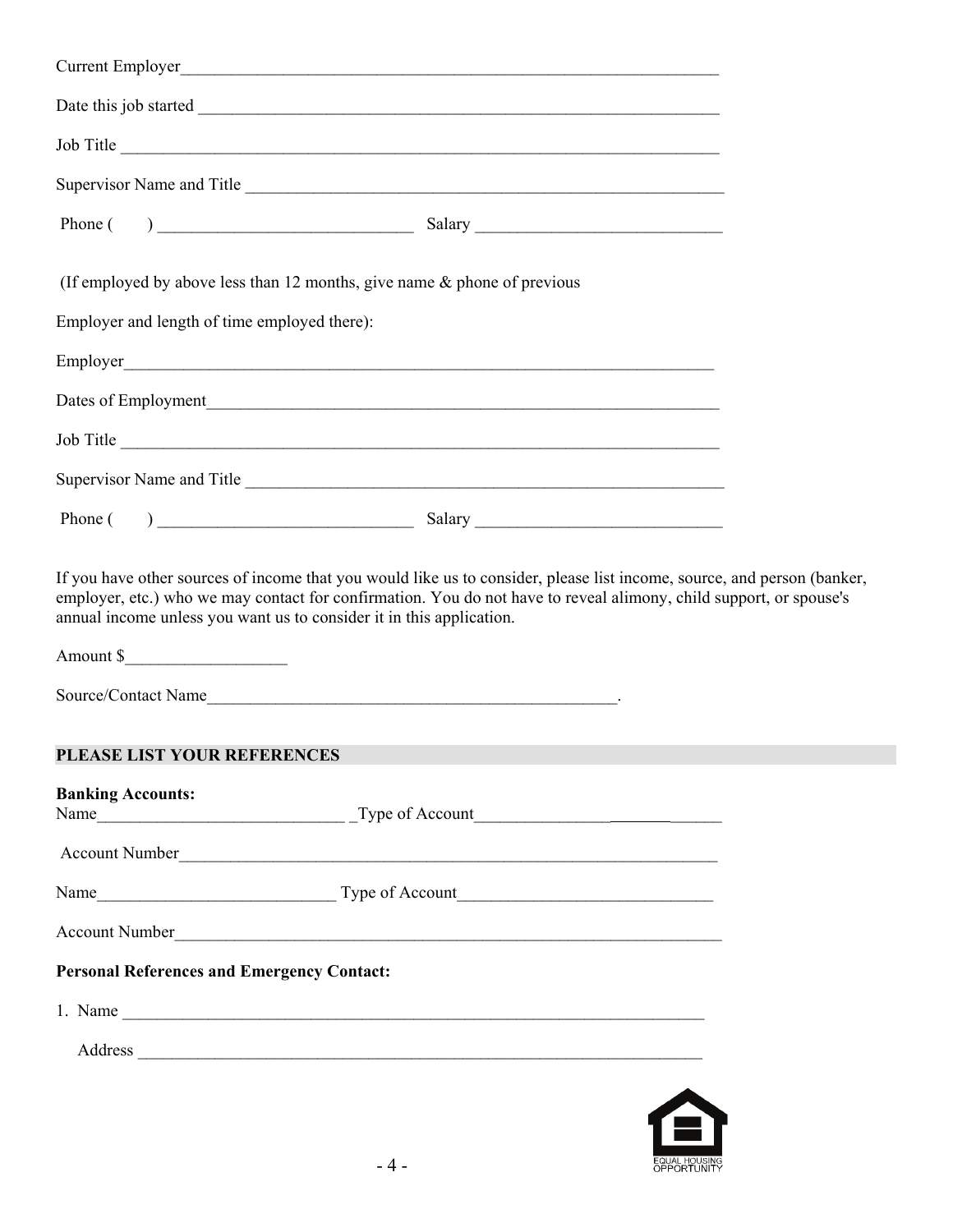| 2. Name $\overline{\phantom{a}}$                                                                                                                                                                                               |      |
|--------------------------------------------------------------------------------------------------------------------------------------------------------------------------------------------------------------------------------|------|
| Address and the contract of the contract of the contract of the contract of the contract of the contract of the contract of the contract of the contract of the contract of the contract of the contract of the contract of th |      |
|                                                                                                                                                                                                                                |      |
| 3. Name $\overline{\phantom{a}}$                                                                                                                                                                                               |      |
| Address experience and the contract of the contract of the contract of the contract of the contract of the contract of the contract of the contract of the contract of the contract of the contract of the contract of the con |      |
|                                                                                                                                                                                                                                |      |
| <b>Driver's License:</b>                                                                                                                                                                                                       |      |
|                                                                                                                                                                                                                                |      |
| <b>Vehicle Information:</b>                                                                                                                                                                                                    |      |
|                                                                                                                                                                                                                                |      |
|                                                                                                                                                                                                                                |      |
| <b>ADDITIONAL INFORMATION:</b><br>Please give any additional information that might help management evaluate this application?                                                                                                 |      |
|                                                                                                                                                                                                                                |      |
| Where may we reach you to discuss this application?                                                                                                                                                                            |      |
| The above information, to the best of my knowledge, is true and correct.                                                                                                                                                       |      |
| Please sign: Name of Applicant                                                                                                                                                                                                 | Date |